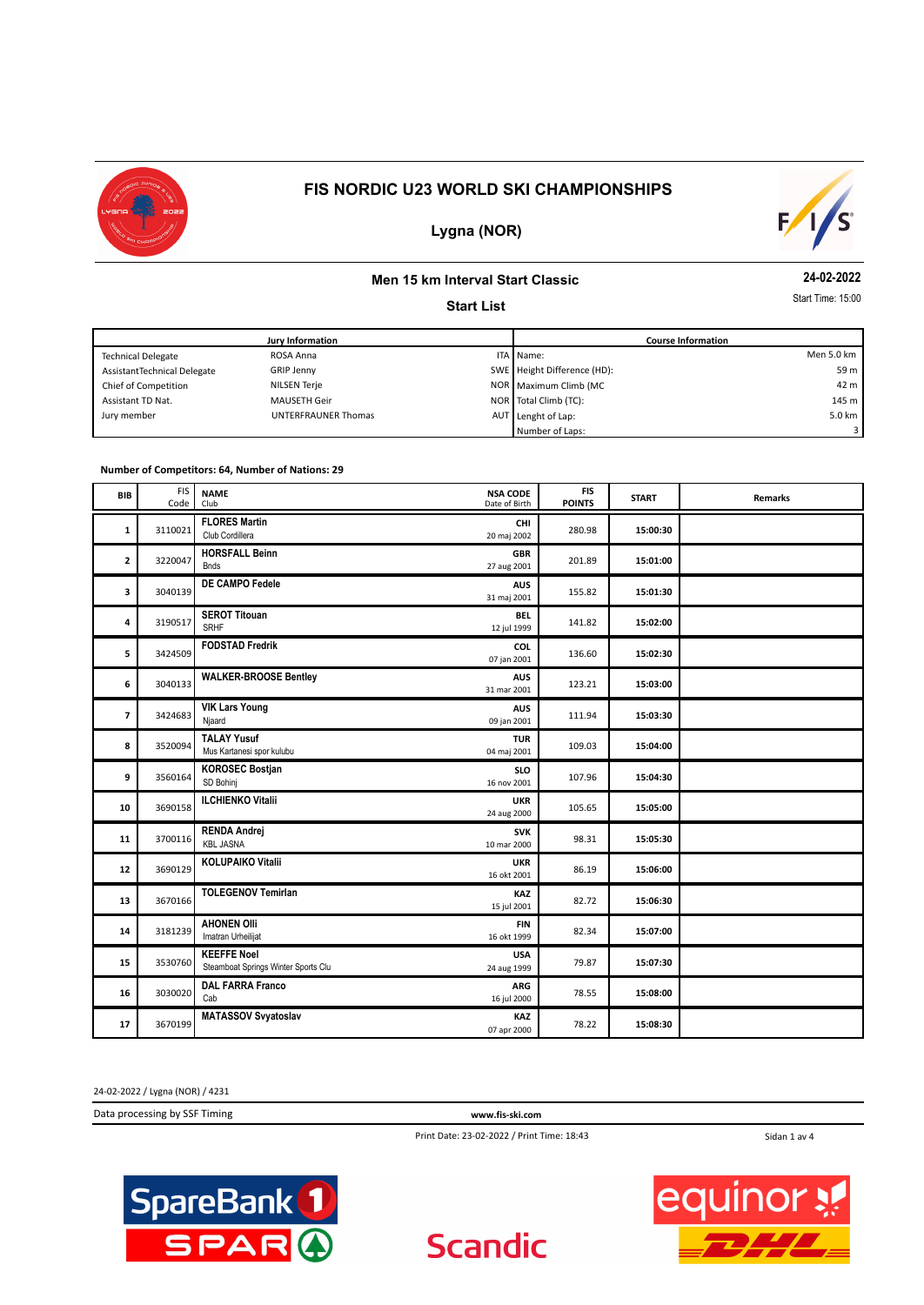



**Lygna (NOR)**

## **Men 15 km Interval Start Classic**

**Start List**

**24-02-2022** Start Time: 15:00

**Number of Competitors: 64, Number of Nations: 29**

| BIB | <b>FIS</b><br>Code | <b>NAME</b><br>Club                                                     | <b>NSA CODE</b><br>Date of Birth | <b>FIS</b><br><b>POINTS</b> | <b>START</b> | Remarks |
|-----|--------------------|-------------------------------------------------------------------------|----------------------------------|-----------------------------|--------------|---------|
| 18  | 3100455            | <b>GRANDBOIS Leo</b><br>Club de ski de fond Orford                      | CAN<br>20 jul 1999               | 72.78                       | 15:09:00     |         |
| 19  | 3100449            | <b>GRALL-JOHNSON Pierre</b><br>Nakkertok Nordic                         | CAN<br>25 jul 1999               | 71.57                       | 15:09:30     |         |
| 20  | 3100438            | <b>DAVIES Joe</b><br><b>Whister Nordics</b>                             | CAN<br>27 feb 2001               | 67.20                       | 15:10:00     |         |
| 21  | 3090129            | <b>MALCHOV Todor</b><br>ASK Aleksandar Logistiks                        | <b>BUL</b><br>10 sep 2001        | 65.01                       | 15:10:30     |         |
| 22  | 3120171            | <b>BADELIHAN Hadesi</b>                                                 | <b>CHN</b><br>03 jan 1999        | 62.13                       | 15:11:00     |         |
| 23  | 3120254            | LI Minglin                                                              | <b>CHN</b><br>03 apr 2001        | 61.84                       | 15:11:30     |         |
| 24  | 3181407            | <b>LIEKARI Emil</b><br>Vuokatti Ski Team Kainuu                         | <b>FIN</b><br>03 maj 2001        | 60.84                       | 15:12:00     |         |
| 25  | 3290773            | <b>TICCO Giovanni</b><br>GRUPPO SPORTIVO FIAMME ORO                     | <b>ITA</b><br>16 feb 2000        | 59.98                       | 15:12:30     |         |
| 26  | 3120341            | <b>LIU Rongsheng</b>                                                    | <b>CHN</b><br>26 sep 2001        | 59.37                       | 15:13:00     |         |
| 27  | 3181284            | <b>HOKKA Oskari</b><br>Metsa-Veikot 85                                  | FIN<br>30 jun 1999               | 58.86                       | 15:13:30     |         |
| 28  | 3460056            | <b>DOLHASCU Florin Robert</b><br>CS DINAMO BUCURESTI-CENTRUL SPORTIV BV | <b>ROU</b><br>28 mar 2001        | 58.41                       | 15:14:00     |         |
| 29  | 3290729            | <b>GASPERI Michele</b><br>C.S. ESERCITO                                 | <b>ITA</b><br>17 nov 2000        | 55.27                       | 15:14:30     |         |
| 30  | 3740072            | <b>MIKAYELYAN Mikayel</b><br>Ashocq Cross-country school                | <b>ARM</b><br>10 jul 1999        | 55.16                       | 15:15:00     |         |
| 31  | 3181273            | <b>RUUSKANEN Arsi</b><br>Kuusamon Era-Veikot                            | FIN<br>21 sep 1999               | 54.10                       | 15:15:30     |         |
| 32  | 3501871            | <b>DANIELSSON Emil</b><br>Högbo GIF                                     | <b>SWE</b><br>12 maj 2001        | 49.69                       | 15:16:00     |         |
| 33  | 3390240            | <b>HIMMA Martin</b><br>Karupesa Team                                    | <b>EST</b><br>30 aug 1999        | 49.47                       | 15:16:30     |         |
| 34  | 3290771            | <b>CHIOCCHETTI Alessandro</b><br><b>GRUPPO SCIATORI FIAMME GIALLE</b>   | <b>ITA</b><br>30 aug 2001        | 48.48                       | 15:17:00     |         |
| 35  | 3150694            | <b>LUKES Tomas</b><br>Cks Ski jilemnice                                 | <b>CZE</b><br>14 jun 2000        | 46.33                       | 15:17:30     |         |
| 36  | 3483434            | <b>SEMENOV Viktor</b>                                                   | <b>RUS</b><br>30 mar 1999        | 45.34                       | 15:18:00     |         |
| 37  | 3150741            | KOZLOVSKY Vladimir                                                      | <b>CZE</b><br>19 feb 1999        | 44.89                       | 15:18:30     |         |

24-02-2022 / Lygna (NOR) / 4231

Data processing by SSF Timing **www.fis-ski.com**

Print Date: 23-02-2022 / Print Time: 18:43

Sidan 2 av 4



**Scandic** 

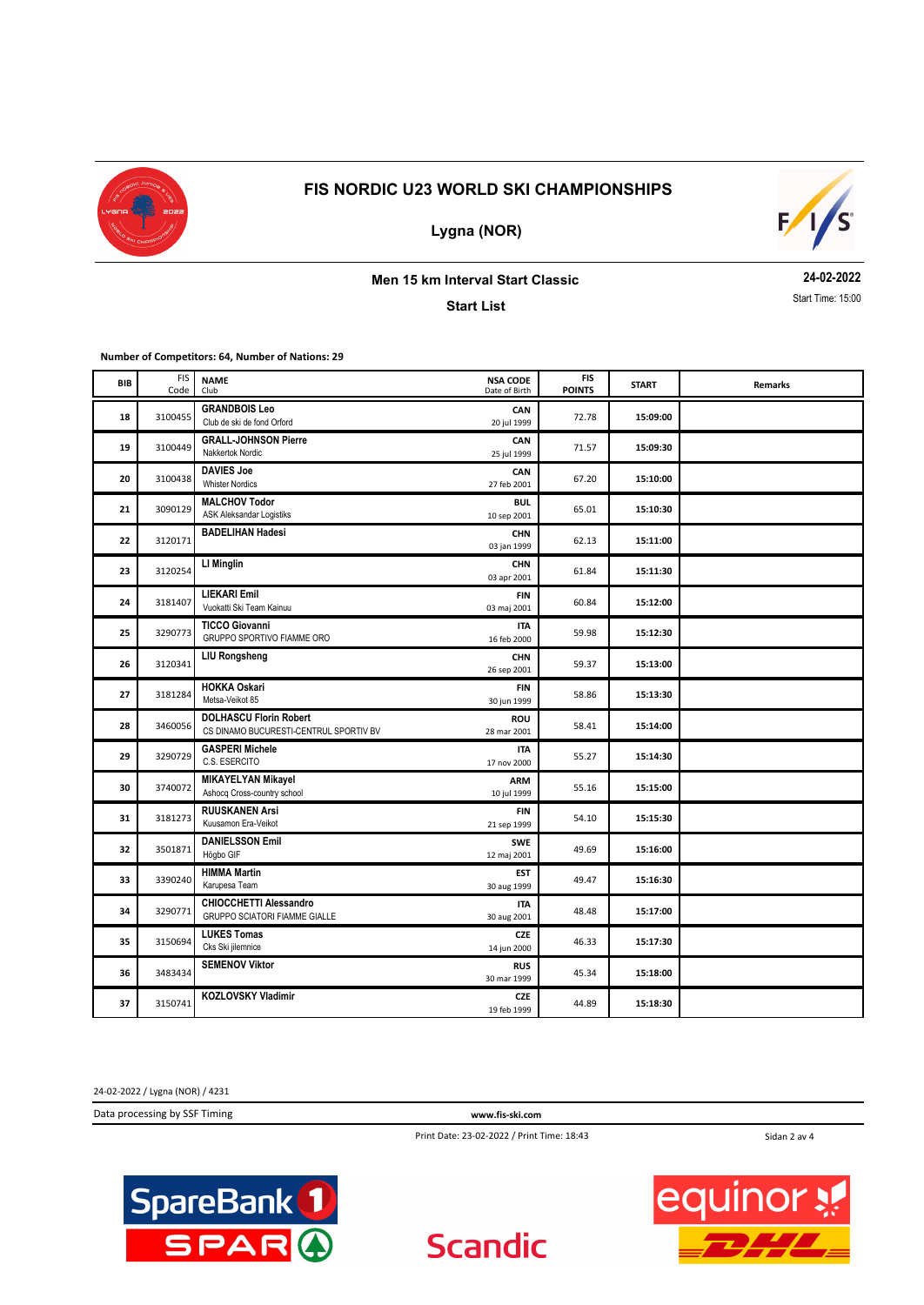

**Lygna (NOR)**



## **Men 15 km Interval Start Classic**

**Start List**

**24-02-2022** Start Time: 15:00

**Number of Competitors: 64, Number of Nations: 29**

| BIB | <b>FIS</b><br>Code | <b>NAME</b><br>Club                                                   | <b>NSA CODE</b><br>Date of Birth | <b>FIS</b><br><b>POINTS</b> | <b>START</b> | Remarks |
|-----|--------------------|-----------------------------------------------------------------------|----------------------------------|-----------------------------|--------------|---------|
| 38  | 3483152            | <b>FILIMONOV Denis</b>                                                | <b>RUS</b><br>15 apr 1999        | 44.59                       | 15:19:00     |         |
| 39  | 3300693            | <b>HIROSE Ryo</b><br>Waseda Univ.                                     | <b>JPN</b><br>06 nov 2000        | 43.69                       | 15:19:30     |         |
| 40  | 3300608            | YAMASHITA Haruki<br>Waseda Unv.                                       | <b>JPN</b><br>11 mar 1999        | 43.02                       | 15:20:00     |         |
| 41  | 3120340            | <b>CHEN Degen</b>                                                     | <b>CHN</b><br>24 maj 2001        | 41.30                       | 15:20:30     |         |
| 42  | 3501798            | <b>KVARNBRINK Gustav</b><br>Åsarna IK                                 | <b>SWE</b><br>28 feb 2000        | 40.38                       | 15:21:00     |         |
| 43  | 3190607            | <b>ARNAUD Julien</b><br>Sc Montgenevre val claree                     | <b>FRA</b><br>07 okt 2001        | 39.96                       | 15:21:30     |         |
| 44  | 3501735            | <b>EKBERG Johan</b><br>Nacka Värmdö SK                                | <b>SWE</b><br>08 apr 2000        | 39.85                       | 15:22:00     |         |
| 45  | 3200912            | <b>HEILAND Korbinian</b><br>SC Partenkirchen                          | <b>GER</b><br>29 jul 2001        | 38.90                       | 15:22:30     |         |
| 46  | 3510644            | <b>WIGGER Nicola</b><br>Am Bachtel                                    | SUI<br>23 maj 2001               | 38.72                       | 15:23:00     |         |
| 47  | 3530998            | <b>MCMULLEN Zanden</b><br>Alaska Pacific University Nordic Ski Center | <b>USA</b><br>31 maj 2001        | 38.45                       | 15:23:30     |         |
| 48  | 3050342            | <b>VERMEULEN Mika</b>                                                 | AUT<br>26 jun 1999               | 37.24                       | 15:24:00     |         |
| 49  | 3290674            | <b>DEL FABBRO Luca</b><br><b>GRUPPO SCIATORI FIAMME GIALLE</b>        | <b>ITA</b><br>07 okt 1999        | 36.92                       | 15:24:30     |         |
| 50  | 3100416            | <b>HENDRY Samuel Gary</b><br>Canmore Nordic                           | CAN<br>27 aug 1999               | 36.80                       | 15:25:00     |         |
| 51  | 3483306            | <b>ZHUL Dmitriy</b>                                                   | <b>RUS</b><br>12 jun 2000        | 35.93                       | 15:25:30     |         |
| 52  | 3530986            | <b>HAGENBUCH John Steel</b><br>Sun Valley Ski Education Foundation    | <b>USA</b><br>01 okt 2001        | 35.73                       | 15:26:00     |         |
| 53  | 3200927            | <b>DOERKS Jan-Friedrich</b><br>SWV Goldlauter                         | <b>GER</b><br>16 jan 2001        | 34.61                       | 15:26:30     |         |
| 54  | 3200778            | <b>KNOPF Florian</b><br>Slv Bernau                                    | <b>GER</b><br>23 sep 1999        | 34.39                       | 15:27:00     |         |
| 55  | 3424611            | <b>MOERK Martin Kirkeberg</b><br>Drammens Ballklubb                   | <b>NOR</b><br>16 jan 2001        | 34.06                       | 15:27:30     |         |
| 56  | 3190553            | <b>ROUSSET Gaspard</b><br>C.S la feclaz                               | <b>FRA</b><br>30 jan 2001        | 32.53                       | 15:28:00     |         |
| 57  | 3424235            | <b>ANDERSEN Iver Tildheim</b><br>Rustad II                            | <b>NOR</b><br>29 sep 2000        | 32.04                       | 15:28:30     |         |

24-02-2022 / Lygna (NOR) / 4231

Data processing by SSF Timing **www.fis-ski.com**

Print Date: 23-02-2022 / Print Time: 18:43

Sidan 3 av 4



**Scandic**